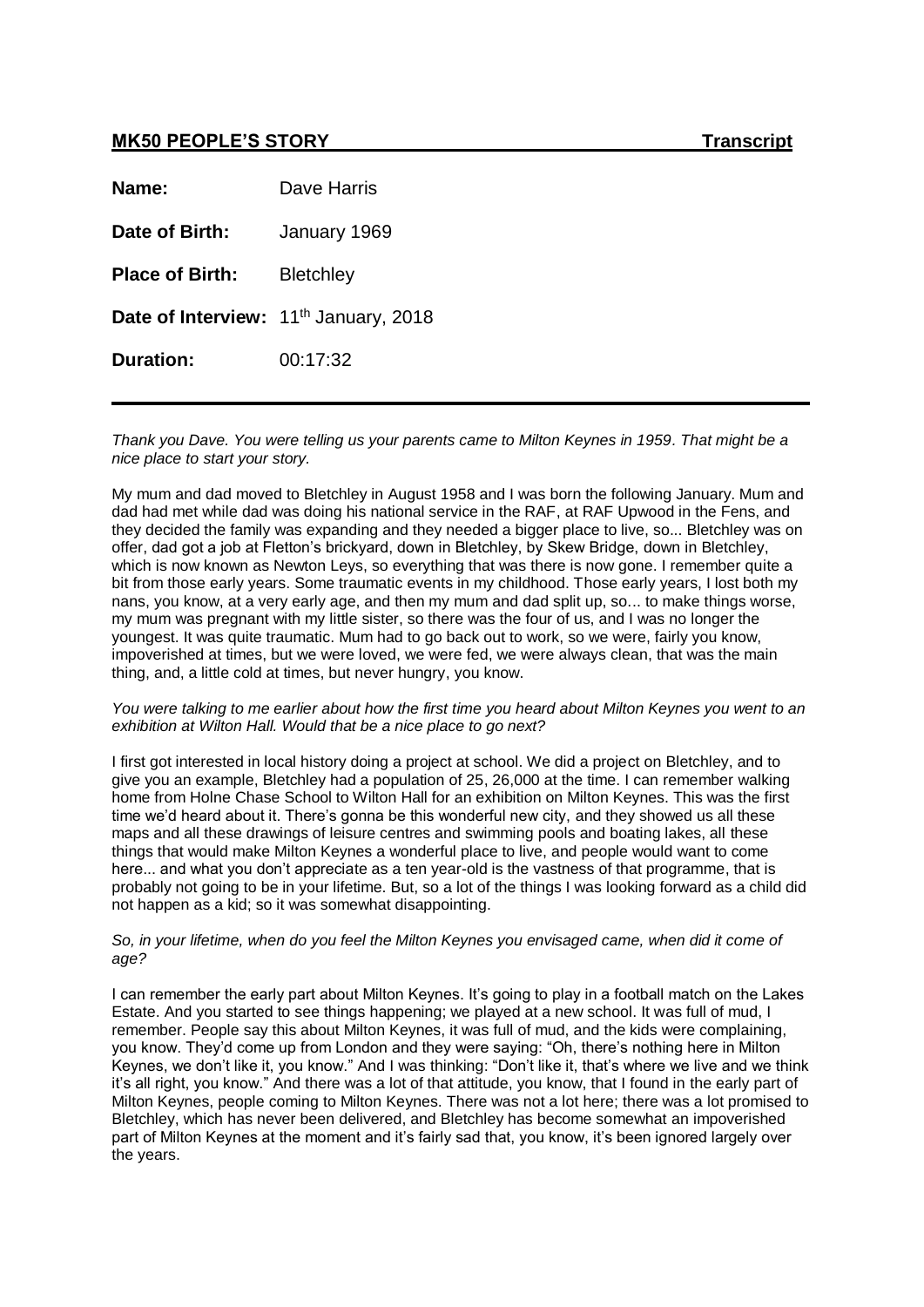## *So the excitement you felt over the years as a child has evaporated quite soon, didn't it by the sound of it.*

Yes, there was an evaporation on that, but the expectation that was set in those early parts was not being delivered, and I think people were getting frustrated with the time scales, changes of government, we had changes of government, in 1970, 74, 75, 78, you know, there was loads of changes of government then that did not help, I didn't think, with the funding at the time. I started work in 1975, as a post office apprentice. It was not just an apprenticeship on the post office, on the telephones, it was at the time, there was no telecoms to speak of. It was not just an apprenticeship on telephones; it was an apprenticeship on life, because you saw what was happening behind the scenes, you saw how Milton Keynes was growing. I was up at the city centre when it was just a building site (00:05:00). I pulled the first cable into Milton Keynes, when Lloyds Court first opened. It was an 800 [unclear] cable. I was working as an apprentice, pulling in this thing, doing all the manual work and all the tasks you did in those days. We was... I remember the chap... The gang leader at the time just said: "You are part of history here". And you know, you did not really sort of think at the time, you didn't really think at the time, I mean at sixteen, seventeen, you really just did not appreciate what was happening. Later on, you got to appreciate things and I would carry a camera in my van; certainly I've lost a lot of these photos, some of them, cos you know, the camera was left in the van, it was an old Instamatic, and you were trying to take snaps as the city was being built. Later on, you know, the city centre opened and I got to see in there [unclear] pbx in the shopping centre, for the shopping management team. And I can remember going round the corridors and all the things... and you don't really appreciate, how does the stuff get into the city centre you know, this type of things was all thought about. All the service roads are at the top. So you never really see a van parked outside delivering goods, or blocking up the roads, when people are trying to park in the centre. There was a lot of good thought went into Central Milton Keynes.

# *So what would you... you've just mentioned Central MK, so what would you say is the major success in Milton Keynes?*

I think the shopping centre was a great success. Free parking was a great thing, but don't get me wrong, I'm not against charging for parking now, because so many people come into Milton Keynes. I think they should charge to park and it is a burden on us ratepayers in Milton Keynes, you know, so Milton Keynes council makes a lot of money out of that. The other things I can remember, you know, I put a pbx in the library, council offices, John Lewis, all these places, I got involved in the data centres, I mean, TSB were a big company that moved here. They had a data centre up at Linford Wood and I was overseeing the installation of that at the time and that was a big job for BT as we were by then. Shortly after, I did a lot of work there, Abbey National moved to Milton Keynes and I saw a job and I applied for it, so I got a job with the Abbey National Building Society, which offered me a cheap mortgage, which meant I could start a family and I moved into a new house. It was a time in my life when you're growing up. You go from a boy to a man, you know, you've had your fun, and my family grew up in a house in Heelands and you know, we were very, very happy there. So we, I'm gonna go back a little further. I bought my first house when I was just twenty. Paid a pittance for it by today's standards, paid 15,000, I think it was then, and we were there for four years, and that was in Bletchley. But then we moved ... when I moved to the Abbey National, we could afford more, so the cheap mortgage allowed us to move. We moved up to Heelands. But there was something lacking in Heelands, you know. We were happy there as a family, we got our family around us, but there just was not like, you know like that social bonding that you had in the towns, the existing towns, which, you know, it is difficult to describe you know. Gradually you got to know the neighbours, but this was in three or four years' time, you know, and by that time our family had expanded again, so I'd got my son and my daughter by that time, so we were looking to move, cos the house was getting too small, so we moved to Loughton then, in 1990, then shortly afterwards Abbey National became Abbey, and all privatisation, we moved over to Shenley Wood, and I worked at Abbey, the bank then as it was until 2003, then back to BT again. But, I've had, my experience of the city, I mentioned that things took a long while to develop, but as my children grew up, all those things that I wanted for myself as a nine or ten year-old were there when they grew up. We were starting to get other things, I mean, there was the Point, there was the wonderful cinemas there, there was Rollers, they could go roller-skating, they could go ice skating, they could go bowling, all of these things that had been promised to us, you know, that did not materialise (00:10:00) in my youth, were there for them, and it was a wonderful place to bring up kids. And it still is, and I get really irritated when people slag off Milton Keynes now, and probably some of them have never even been here or never really looked behind the scenes,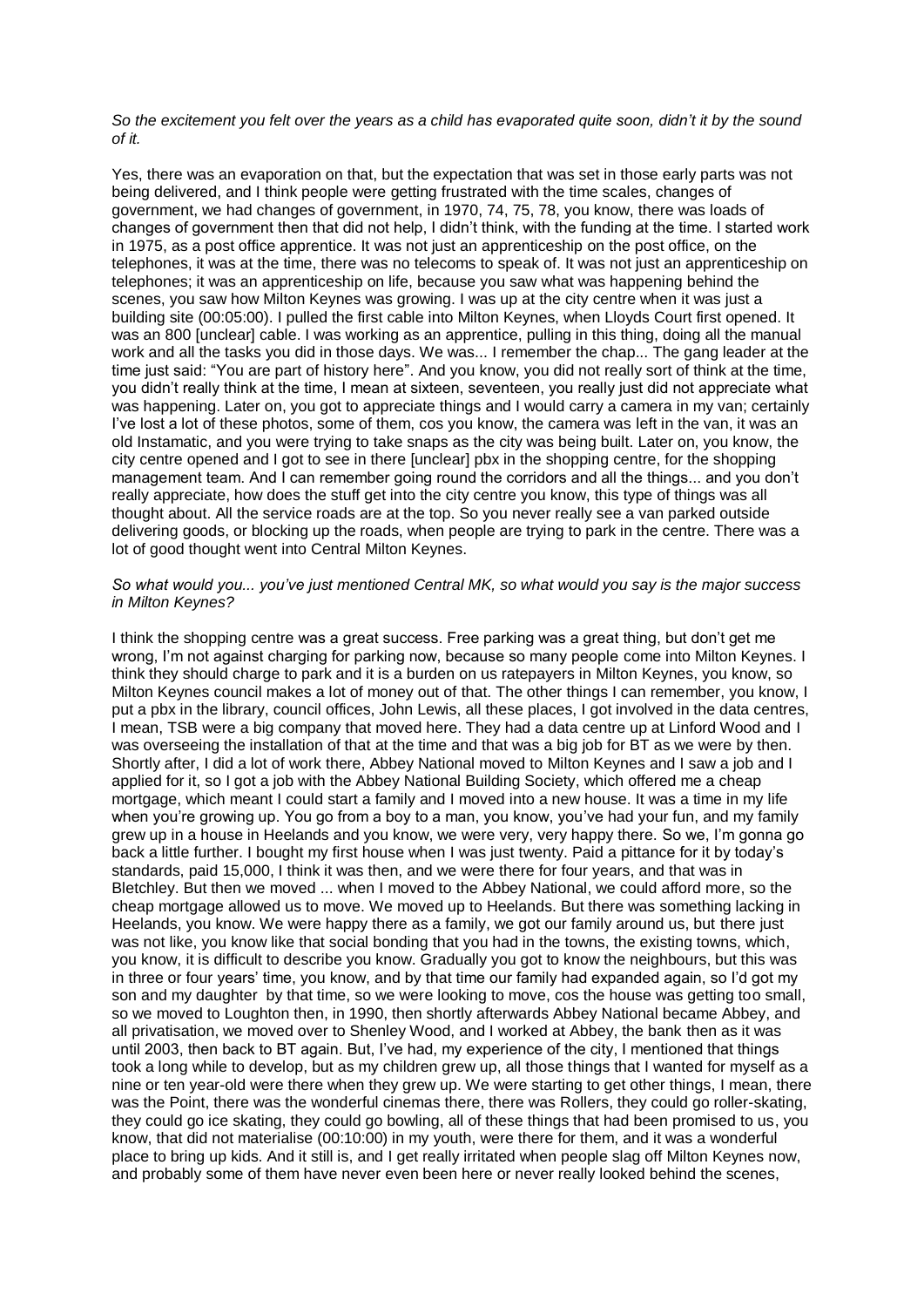because you can go out for walks, you're never far away from the parks. The Parks Trust do a wonderful job in maintaining the parks, and I enjoy walking, I enjoy cycling and going around Milton Keynes. And looking at things, looking at things and not just looking forwards, but looking backwards as well at the way things used to be, what used to be there and when you say, oh that used to be so and so, people say: "Really? How do you know that? Well, I've been here a long time.

# *So what do you think... we've discussed what you think is a success. What would you call a failure of Milton Keynes?*

A failure is looking at, looking back the way I've looked at the history of Milton Keynes, the way it was built, People like Fred Pooley and Bill Berrett were so forward thinking with their ideas and there was gonna be a central heating where hot water would be piped around the city and heat the houses, and there was gonna be a monorail to bring in people from the areas of leisure to their homes, to their workplace, to the city centres. And all of this was thought about and envisaged by these people, and they were so forward thinking, but very little of got adopted by you know, probably by the political ping-pong, that we went through in the 70s, you know, and by that time it was almost too late. And many of the houses were deemed to be temporary houses; they were gonna be demolished and rebuilt later on, but you know, with the right to buy your council houses, it made it very difficult to do this and there finding this today, you know, in Fullers Slade. The local history part is... there are reasons behind this, and having lived here so long, you know, people come in and say oh why don't we do this... We've tried that before. Maybe I am just getting too long in the tooth.

### *So, talking about being too long in the tooth, we've got two questions from the team here. On is, you come across as a very calm and confident person. Are there things within you, self-doubts that you have?*

Calm, confident... |I've grown to be that way. I've had to teach myself to do that. When I was very young, I was very withdrawn. After my early years, and my two nans dying, and my dad leaving home, I was very, very withdrawn and I don't look back on the years between seven to eleven with a great deal of affection any more. But through my youth, I learnt to do that, and starting work the way I did, I had to be, you know, you were on your own. You went into a build... I've come to install your new switchboard, and it taught you that confidence, and you learn that confidence through life, and as I say, it was not just an apprenticeship on telephones, it was an apprenticeship on life and how to deal with it. I learnt a great deal in those first ten years at work.

## *That's a great answer. And what can you tell us about anything that you know or anything about phone hacking with you background?*

Phone hacking. It's very, very difficult to tap into hardwiring. most phone hacking is to do with mobile phones and usually people not changing their pin number, you know when you dial a number, you can dial into your voicemail and if your pin number is 4321 or 1234, that's what the News of the World, and Murdoch and co played on for all these years, you know... that's where they got a lot of their stories in the early years, because people were naive. It's the same with computers. If you're naive, you will get hacked.

# *Is there anything else you'd like to talk about before we do the sort of what Milton Keynes means to you today kind of ending?*

The only other part you know is growing up here. My dad originally came from Barton, but his family came from like Harlington, Toddington, Woburn, there were even branches over to Edlesborough, which we found to the 1600s, so I do consider myself to be local, part of the indigenous population for that reason. But, you know, my father's ancestors largely worked on the Duke of Bedford's estate, as agricultural labourers (00:10:00), as were many of the population in those days.

# *So your life in Milton Keynes today, what does Milton Keynes mean to you today?*

Milton Keynes is home. It always has been home. It's great, my family live here. My mother still lives in Bletchley, my mother-in-law lives in Bletchley, my two children live in Wolverton, and I live in Loughton, so there is a great family bond, and we still get together regularly. We don't have to travel miles to do it, and that's the great thing. We had our family here, and I pity those families that don't